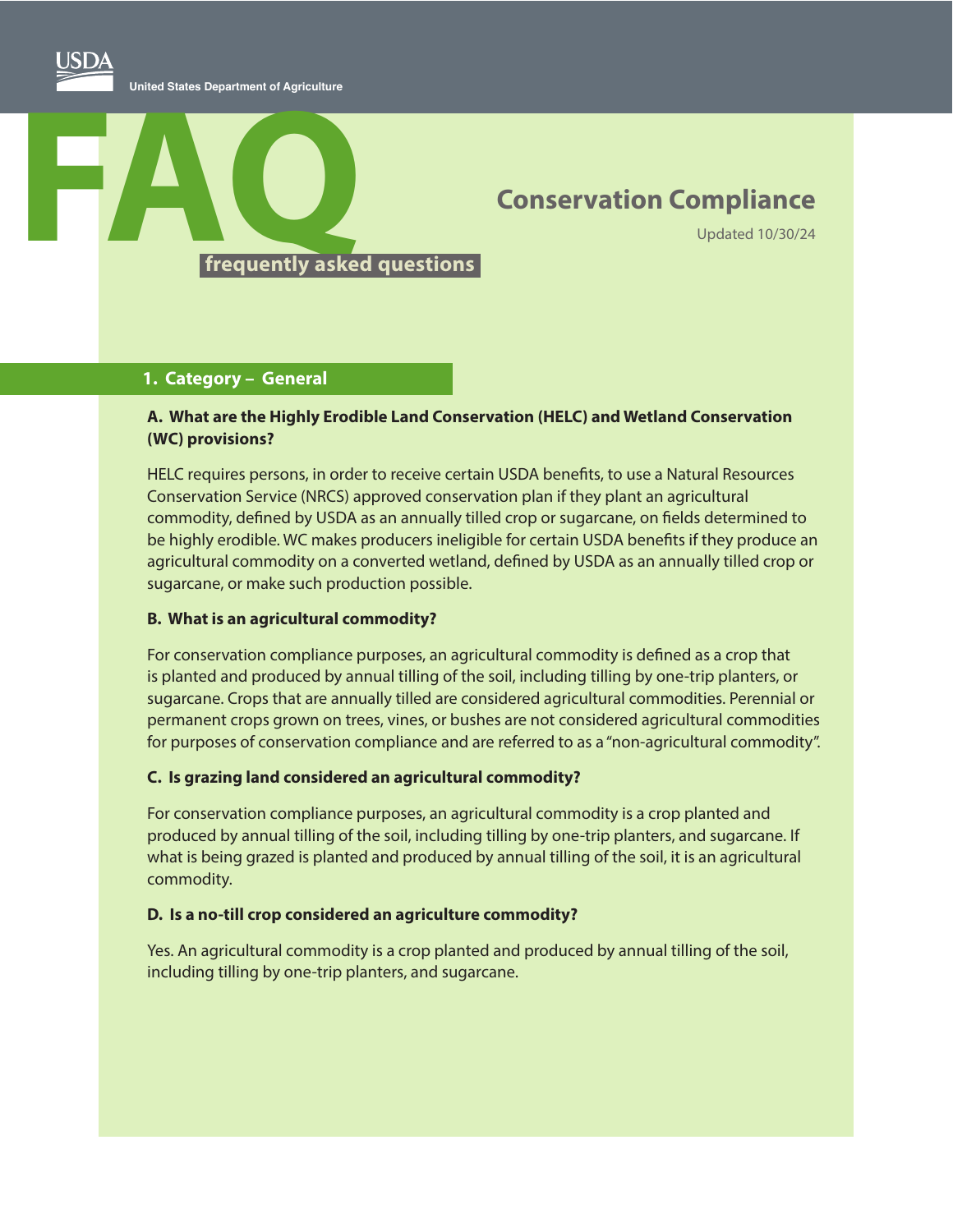# **E. I only participate in federal crop insurance and only have pastureland which is not an agricultural commodity. Why do I need to be concerned with whether or not I have converted a wetland after February 7, 2014?**

Although pasture is not an agricultural commodity, the conversion of a wetland to pasture has made the production of an agricultural commodity possible. Because making agricultural commodity production possible is a violation of the WC provisions, producers with pasture and other non-commodity crops must certify that they have not converted a wetland after February 7, 2014.

#### **F. Who is subject to conservation compliance?**

All persons seeking benefits under most programs administered by the Farm Service Agency (FSA) and NRCS and premium subsidy paid by the Federal Crop Insurance Corporation (FCIC) for any policy or plan of federally reinsured crop insurance, are subject to conservation compliance.

# **G. Does the 2014 Farm Bill change existing compliance provisions associated with the loss of program payments, conservation programs, credit programs, etc.?**

No. The 2014 Farm Bill did not change existing conservation compliance provisions as they relate to FSA and NRCS programs. The Farm Bill re-linked crop insurance to conservation compliance and provided exemptions for compliance specific to crop insurance.

# **H. Is conservation compliance required for Apiculture, Pasture & Rangeland Forage and/or Livestock crop insurance?**

Yes, conservation compliance is required for eligibility for the premium subsidy on all policies and plans of crop insurance. For producers of only non-agriculture commodities this may be nothing more than filing the form AD-1026 and signing the producer self-certification. Note that conservation compliance applies to eligibility for the benefit (the premium subsidy in the case of crop insurance), but the benefit itself does not have to be based on an "agricultural commodity."

# **I. Do I need to have a completed certification of compliance, form AD-1026 filed with FSA, to be eligible for premium subsidy on my crop insurance policies?**

Yes, to be eligible for federal crop insurance premium subsidy producers must sign and file form AD-1026 with FSA by June 1, 2015 for the 2016 reinsurance year (July 1, 2015 – June 30, 2016). However, only producers that grow an agricultural commodity, defined as a crop which is planted and produced by annual tilling of the soil, including tilling by one-trip planters, or sugarcane, must also be in compliance with the HELC and WC provisions.

# **J. Why is eligibility for crop insurance premium subsidy subject to the HELC and WC provisions?**

Since the 1985 Farm Bill, eligibility for most commodity, disaster, and conservation programs has been linked to conservation compliance. The 2014 Farm Bill relinks HELC and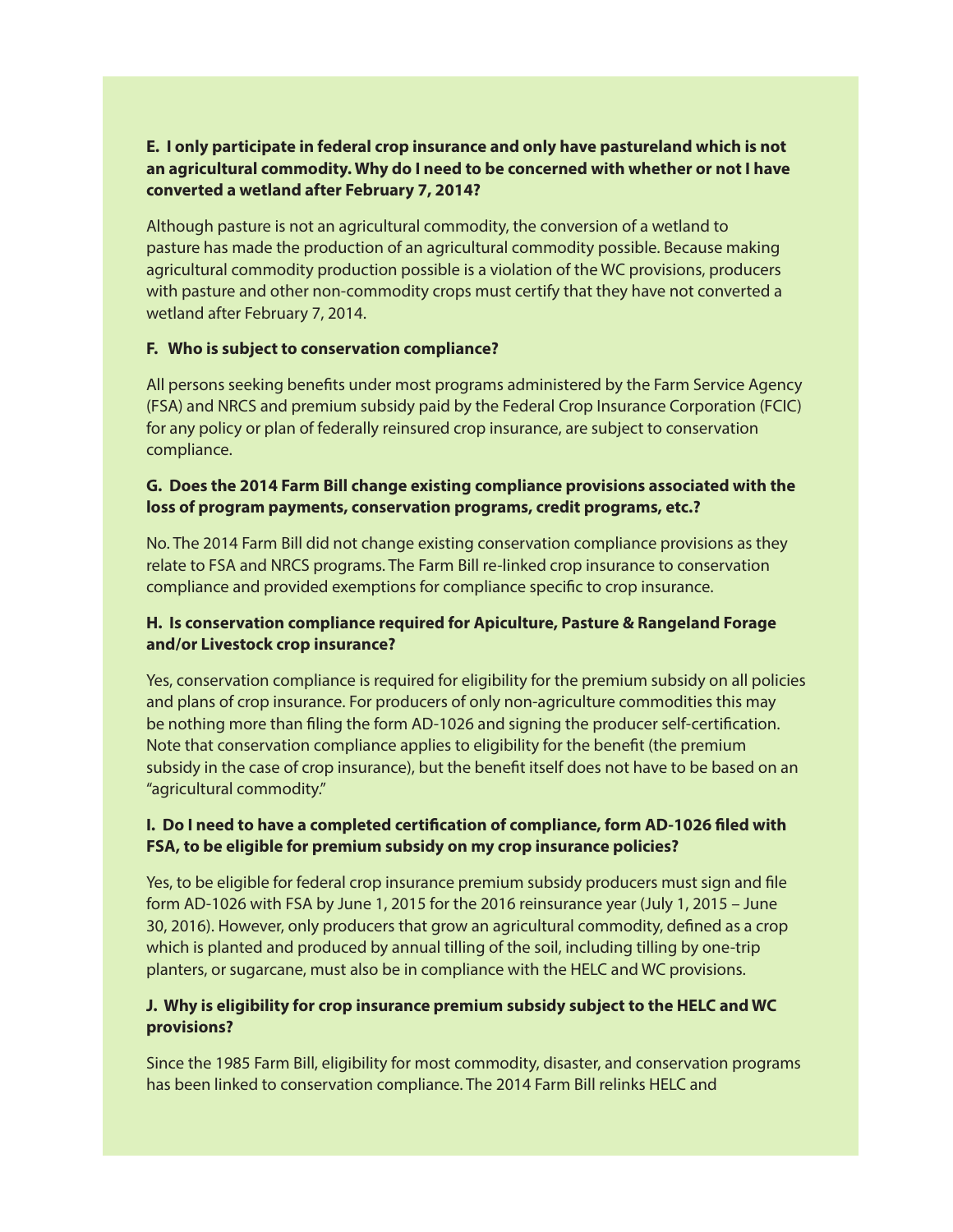WC compliance with the premium subsidy paid by the Federal Crop Insurance Corporation (FCIC) under the federal crop insurance program.

#### **K. Why is conservation compliance important?**

The purpose of conservation compliance is to reduce soil loss due to erosion; protect the Nation's long-term ability to produce food and fiber; reduce sedimentation and improve water quality; and assist in preserving the values, acreage, and functions of the Nation's wetlands.

# **L. What should I do if I have never participated in any FSA or NRCS commodity, conservation, or disaster program, but want to be eligible for premium subsidy for my crop insurance policies?**

You should contact your local FSA Service Center to complete the AD-1026 certification form. If you grow an agricultural commodity, even if the agricultural commodity is not the crop for which you are seeking a premium subsidy, you will also have to establish the records necessary to ensure you are in compliance with the HELC and WC provisions. Depending on your specific farming operation, you may be required to obtain a conservation plan or other records from NRCS. For those impacted by this requirement for the first time, there are modified timeframes and prioritized resources dedicated to assist you.

#### **M. Where can I find more information about HELC and WC provisions?**

Contact your local USDA Service Center Office for more information. Additional information can be found on-line at

http://www.fsa.usda.gov/FSA/webapp?area=home&subject=pmel&topic=cce

#### http://www.nrcs.usda.gov/compliance

# **N. How will I know if I have HEL or wetlands?**

When you file form AD-1026, FSA will let you know if previous certified determinations have been made on the land. If there are fields to be used for annual crop production that have never had an HEL determination or locations identified and needing certified wetlands determination, FSA will refer the form AD-1026 to NRCS for determinations.

# **O. What constitutes a wetland?**

Wetlands must meet all three of these criteria under normal conditions—the presence of hydric soils, the presence of hydrophytic (water tolerant) vegetation and the presence of hydrology that would or could support hydrophytic vegetation. Presence of water by itself does not constitute a wetland. Similarly, the temporary absence of water due to dry conditions or the temporary absence of hydrophytic vegetation due to manipulation do not constitute a non-wetland.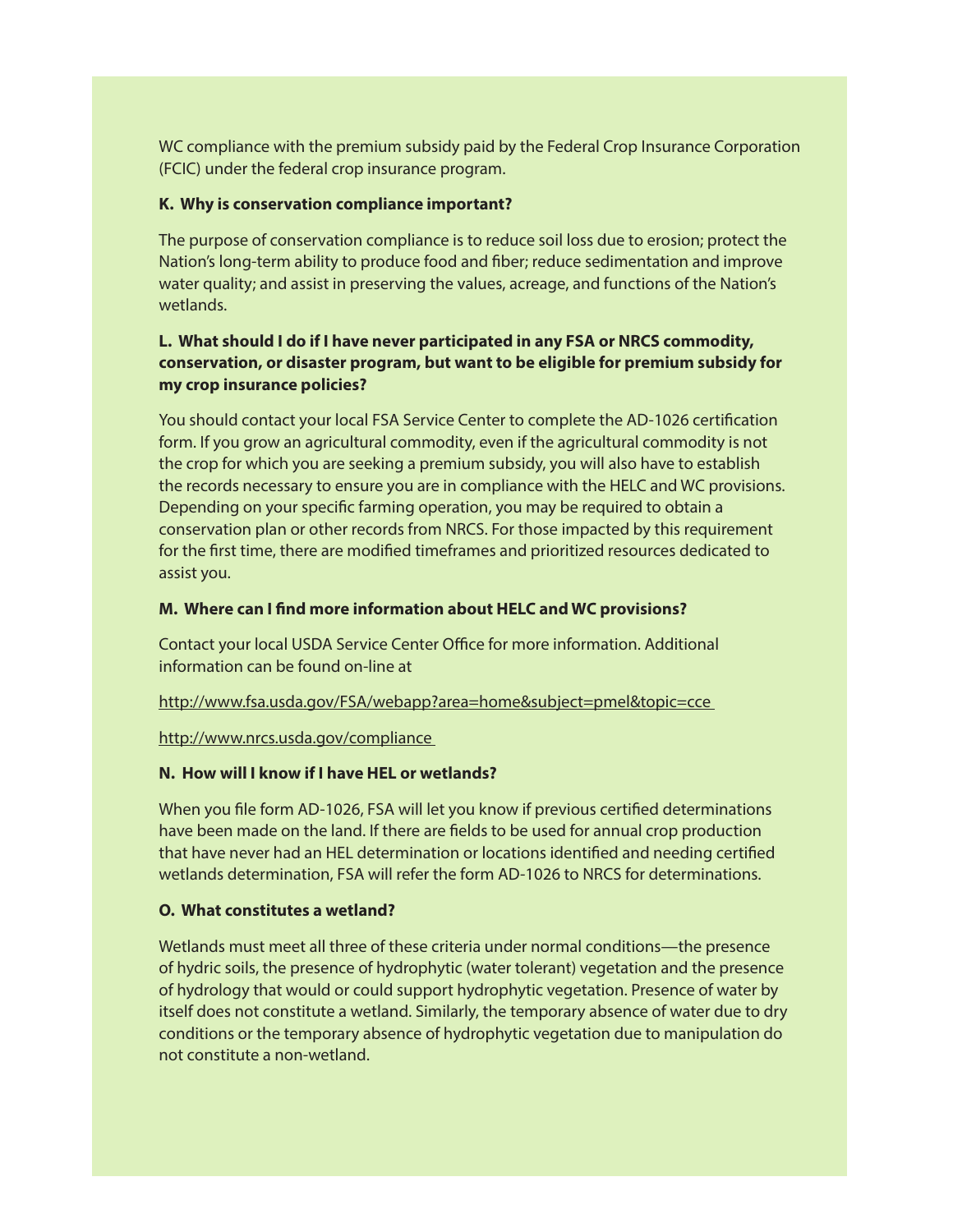# **P. I do not have any HEL or wetlands on my farm. Am I subject to conservation compliance?**

Yes. All persons seeking a USDA program benefit subject to conservation compliance are subject to the provisions and must have form AD-1026 on file with FSA.

# **2. Category—Certifying Compliance on the Form AD-1026**

About the form AD-1026: The form AD-1026, Certificate of Compliance, is used to inform the person of the HELC and WC requirements, certify compliance with the HELC and WC provisions, identify persons affiliated with the person completing the form, and provide authorization for USDA representatives to service their determination request and spot check compliance with the HELC and WC provisions. For producers who receive federal premium subsidy payments but do not produce an agriculture commodity, form AD-1026 serves as the official document of the producer's current eligible status.

See http://forms.sc.egov.usda.gov/efcommon/eFileServices/eForms/AD1026.PDF for a copy of the form. The form AD-1026 is a continuous certification, which means that once it is accurately completed and filed it remains effective and a person does not have to refile or update the form again, unless there are changes to the operation or new activities that occur that affect the person's certification. The form is not crop specific but covers all land a producer farms.

#### **A. Who must file form AD-1026?**

All persons seeking a USDA program benefit subject to conservation compliance, including federal crop insurance premium subsidy, must complete, sign and file form AD-1026 with the Farm Service Agency (FSA). In addition, any affiliated person that has a separate farming interest must also complete, sign and file form AD-1206.

#### **B. What am I certifying to on the form AD-1026?**

By signing form AD-1026, the person certifies receipt of the form AD-1026 appendix, and agrees to all of the following on all land in which the person, and any affiliated person to the person, has an interest:

- NOT to plant or produce an agricultural commodity on highly erodible land or fields unless being farmed in accordance with a conservation plan or system approved by the Natural Resources Conservation Service (NRCS).
- NOT to plant or produce an agricultural commodity on a converted wetland.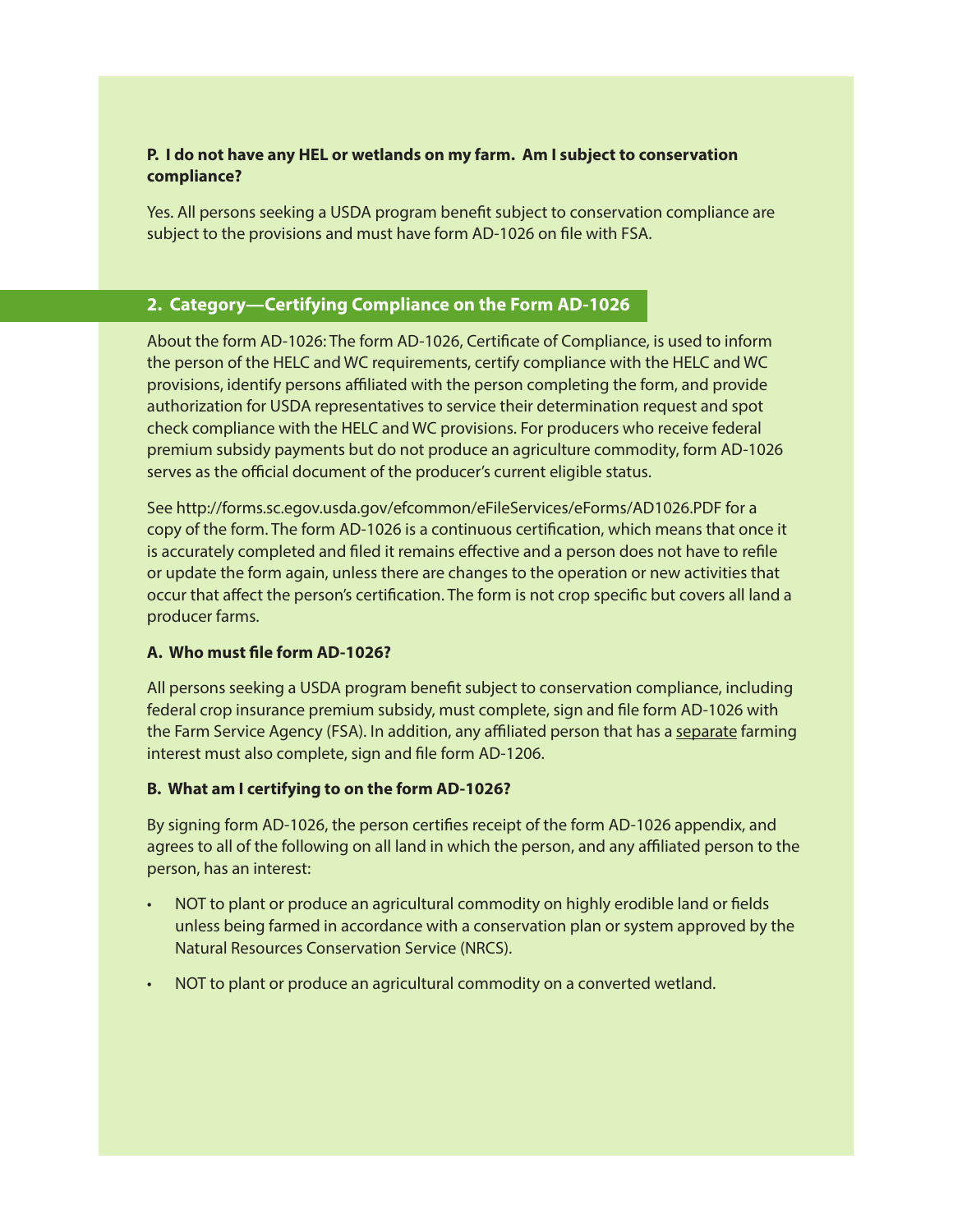- NOT to convert a wetland by draining, dredging, filling, leveling, removing woody vegetation, or any other activity that results in impairing or reducing the flow and circulation of water in a way that would allow the planting of an agricultural commodity.
- NOT to use proceeds from any FSA farm loan, insured or guaranteed, or any USDA costshare program, in such a way that might result in negative impacts to a wetland, except for those projects evaluated and approved by NRCS.

#### **C. If I previously filed form AD-1026 do I need to refile or is my initial filing still valid?**

If you previously filed form AD-1026 it remains in effect. A new form AD-1026 does not need to be filed as long as the answers on the previously filed form AD-1026 have not changed (in other words, the producer is not planning any new activities that have not been evaluated, etc.) and there has been no violation of conservation compliance provisions negating the previously filed form AD-1026.

# **D. Why can't producers who do not plant "agricultural commodities" certify that they are exempt from the conservation compliance mandate or certify that they are only growing exempted crops? No additional action should be necessary.**

The 2014 Farm Bill does not exempt any producer or land from the conservation compliance provisions. However, based on their specific operation they may have no additional requirements than to file and sign the form AD-1026. In addition, the 2014 Farm Bill states that the Secretary shall use existing processes and procedures for certifying compliance. Therefore, all producers seeking benefits from programs that are subject to conservation compliance need to file form AD-1026. Having one process for all producers who participate in programs that are subject to conservation compliance provides fair and equal treatment to all producers regardless of what crops a producer grows or which program benefits a producer is seeking to obtain.

Producers, and their affiliates who only have interest in land that is used to produce nonagricultural commodities, will not be found out of compliance if they plant non-agricultural commodities on highly erodible land or on a converted wetland. However, a producer can become ineligible for program benefits, including federal crop insurance premium subsidy, for all of their operations, if they violate the HELC or WC provisions on any land in which they have an interest. In addition, if land that was devoted to a non-agricultural commodity is subsequently planted to an agricultural commodity, such action can result in a violation of the conservation compliance provisions if the land is highly erodible or a converted wetland.

#### **E. Can form AD-1026 be electronically filed?**

No.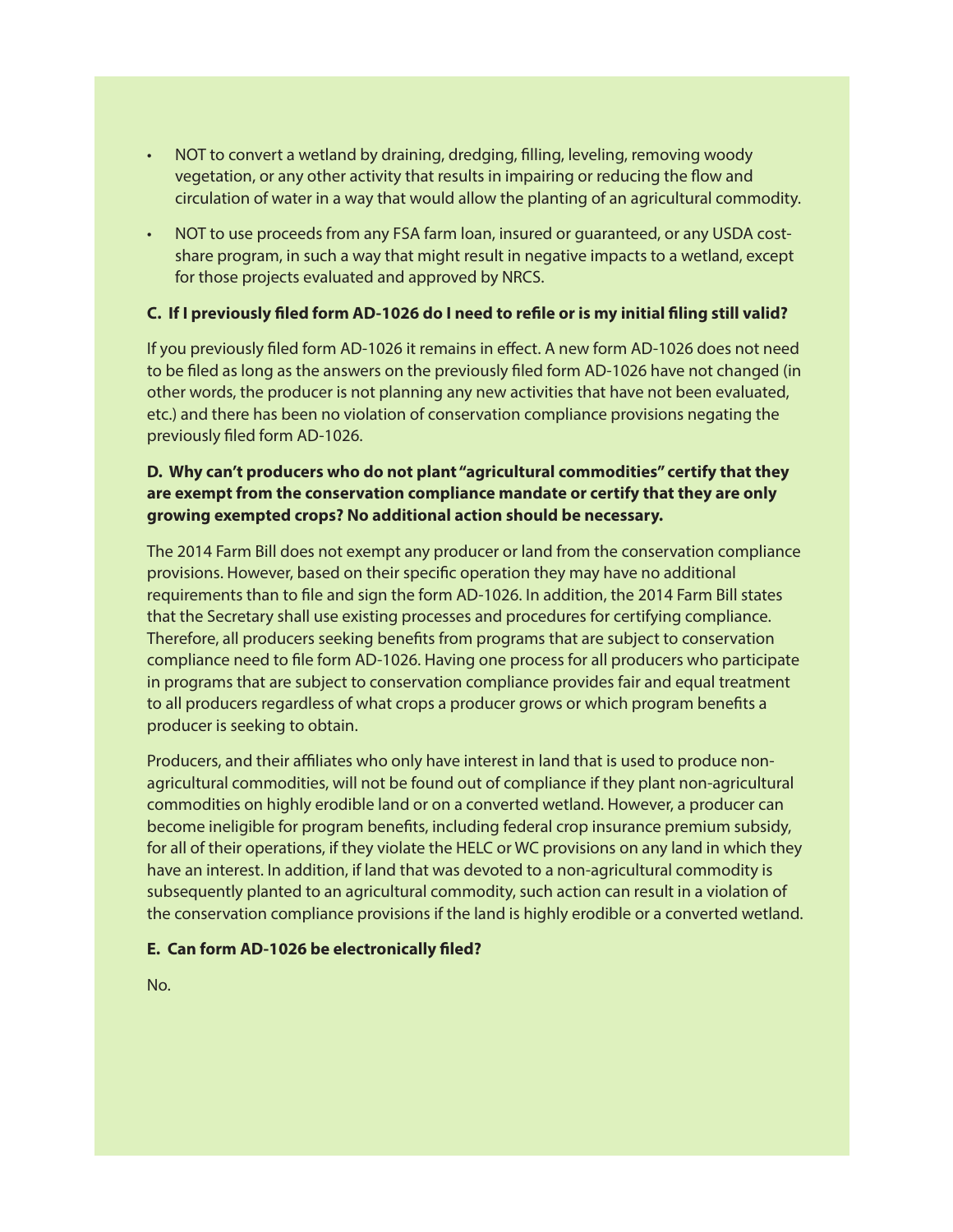# **F. Will USDA minimize paperwork burden for specialty crop producers on form AD-1026 and reduce or eliminate the need for any additional certifications, determinations, site visits, etc.?**

USDA shares the public's interest in minimizing administrative burden on its customers. Therefore, the form AD-1026 and related procedures address the minimum information needed from a person to ensure the person is in compliance with the HELC and WC provisions. USDA has the responsibility for implementing the compliance provisions in accordance with law and therefore cannot eliminate wetland and highly erodible land determinations that are needed to ensure producers are in compliance.

The form AD-1026 provides for continuous certification, which means that once it is accurately completed and filed it remains effective and the person does not have to refile or update the form again, unless there are changes or activities that occur that affect the certification of the person.

# **G. Does the filing of form AD-1026 require NRCS to make site visits on farms to verify the type of activity (exempt or covered) that is occurring there? If not, how will the information be confirmed?**

No, filing the form does not automatically result in a NRCS site visit. NRCS may visit a farm or ranch if the producer indicates "yes" in any of the questions in Part B, HELC/WC Compliance Questions, or when the producer's farm or ranch is selected for quality assurance purposes. NRCS has technical tools to make HEL determinations and some wetland determinations remotely. The producer will be notified of all determinations and provided the opportunity to request reconsideration or appeal the determination. When a producer's farm or ranch is selected for a quality assurance spot check, NRCS will verify the accuracy of the certification which may require a site visit.

# **H. I purchase crop insurance directly from an insurance agent. I do not receive any other program payments from USDA. Do I have to file form AD-1026?**

Yes, all persons seeking eligibility for the federal crop insurance premium subsidy must have an accurately completed and signed form AD-1026 on file with FSA certifying compliance with the conservation compliance provisions. You may obtain federally re-insured crop insurance without having form AD-1026 on file with FSA, but you will be responsible for the full premium amount for all policies.

# **I. I am in compliance with a conservation plan approved by NRCS. What documents must I complete to be eligible for federal crop insurance premium subsidy?**

All persons seeking eligibility for federal crop insurance premium subsidy must have an accurately completed and signed form AD-1026 on file with the FSA certifying compliance with the conservation compliance provisions. A completed and signed form AD-1026 must be on file with FSA by June 1, 2015, for the 2016 reinsurance year (July 1, 2015 – June 30, 2016), and you, and any affiliated person, must be in compliance with the HELC and WC provisions. Any person who does not have form AD-1026 on file with FSA on or before June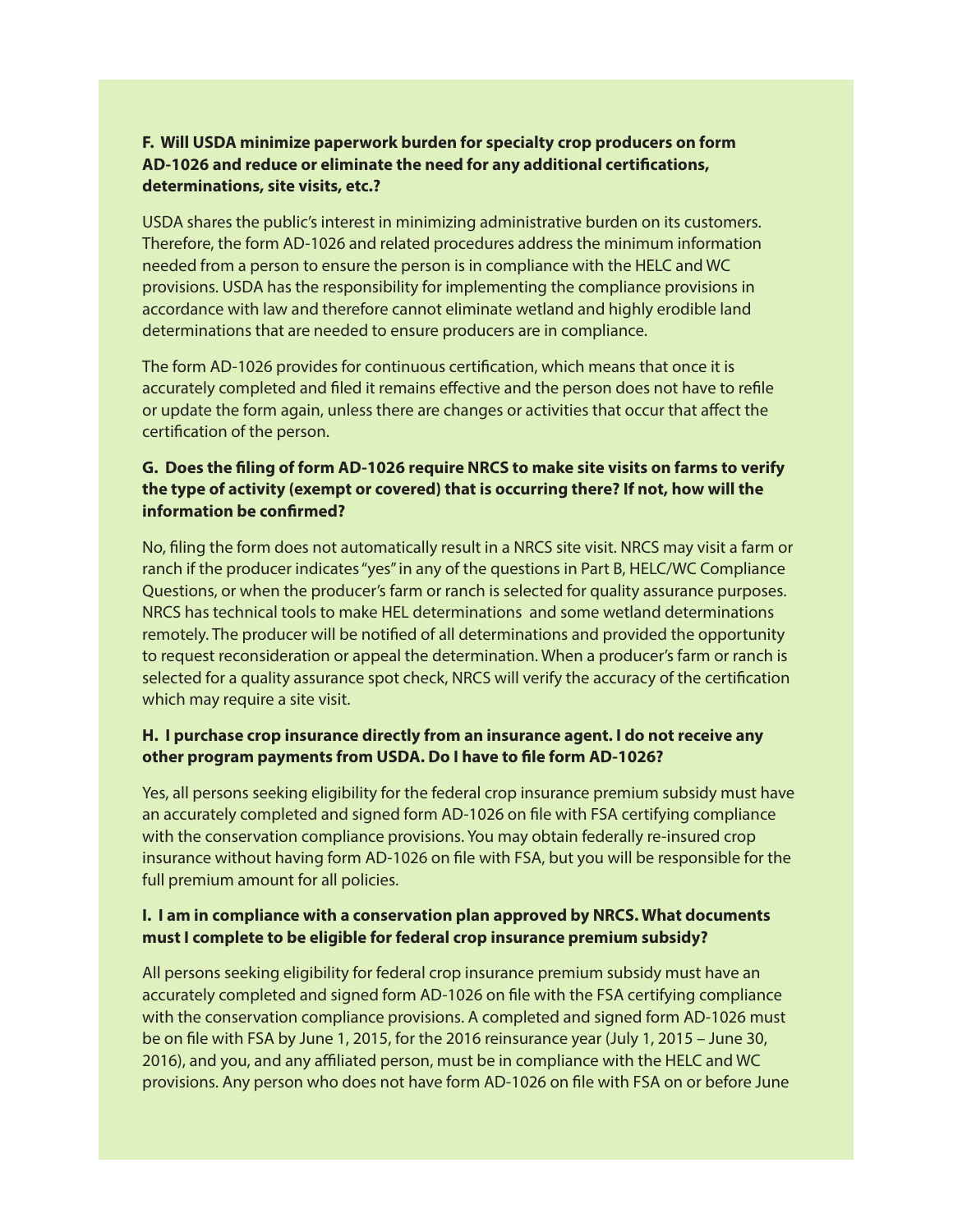1, 2015, can obtain crop insurance, but will be responsible for the full premium amount for all policies and plans of insurance they obtain for the 2016 reinsurance year.

# **J. I grow perennial crops why is there not a box on the form AD-1026 that says I'm not covered by conservation compliance?**

All persons seeking a USDA program benefit subject to conservation compliance are subject to the provisions and must have form AD-1026 on file with the Farm Service Agency. Conservation compliance applies to eligibility for the benefit (the premium subsidy in the case of crop insurance), but the benefit itself does not have to be based on an "agricultural commodity." As of October 30, 2014, the form AD-1026 was revised providing an option for non-agriculture commodity producers to certify they are not producers of agricultural commodities in box 5. After completing box 5 these producers may then complete form AD-1026 by signing the certification.

#### **K. What happens to a producer who files form AD-1026 after June 1, 2015?**

A person must have form AD-1026 on file with FSA on or before June 1, 2015, and comply with the conservation compliance provisions to be eligible for the federal crop insurance premium subsidy on any crop insurance policy or plan of insurance for the 2016 reinsurance year (July 1, 2015 – June 30, 2016). Any person who does not have form AD-1026 on file with FSA on or before June 1, 2015 can obtain crop insurance, but will be responsible for the full premium amount for all policies and plans of insurance they obtain for the 2016 reinsurance year.

#### **L. Should producers be filing form AD-1026 for wildlife food plots?**

Any person, and their affiliated persons (if the affiliated person has a separate farming interest), who seeks eligibility for any USDA benefit that is subject to conservation compliance must file form AD-1026. However, for areas that are less than 2 acres in size, USDA will not make a determination of non-compliance with the HELC provisions.

# **3. Category—Farm Records**

**A. Some farmers are not in the Farm Service Agency's (FSA) system and thus do not have assigned FSA farm numbers. If I do not have a FSA farm number for my operation, how will I receive an eligibility determination for the federal crop insurance premium subsidy?** 

All persons seeking eligibility for federal crop insurance premium subsidy must have an accurately completed and signed form AD-1026 on file with FSA certifying compliance with the conservation compliance provisions. FSA will work with the filers to establish the necessary records to communicate the eligibility determination to the Risk Management Agency (RMA) for crop insurance subsidies. If you do not have form AD-1026 on file by June 1, you will be ineligible for federal crop insurance premium subsidy on all policies and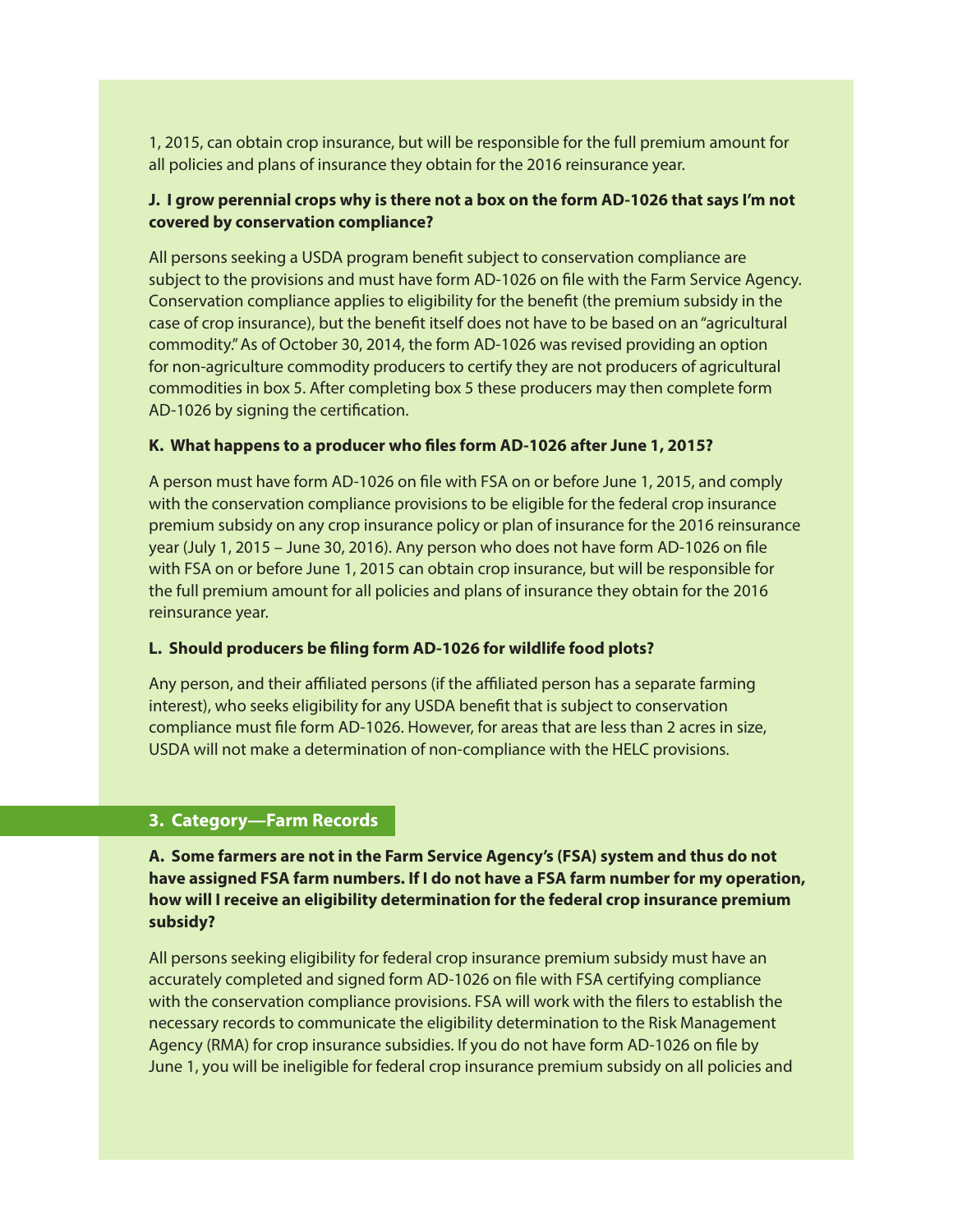plans of insurance the following reinsurance year. Conservation compliance applies to eligibility for the benefit (the premium subsidy in the case of crop insurance), but the benefit itself does not have to be based on an "agricultural commodity."

**A. The statute gives those who are subject to compliance for the first time additional time to develop and comply with a conservation plan. While it is important for any individual to fill out and file form AD-1026 before June 1 next year, please clarify the schedule for those who are subject to compliance for the first time.** 

Producers must have an accurately completed and signed form AD-1206 on file with the Farm Service Agency (FSA) by June 1, 2015, to be eligible for federal crop insurance premium subsidy for the 2016 reinsurance year (July 1, 2015 – June 30, 2016). If a producer does not know whether they are in compliance they should schedule a discussion with the Natural Resources Conservation Service (NRCS) or the FSA for assistance.

The 2014 Farm Bill provides persons who are subject to the provisions for the first time additional time to develop and comply with a conversation plan if they have highly erodible land, and to remedy certain wetland violations, if determined. The additional time only applies to certain persons and only to eligibility for federal crop insurance premium subsidy. USDA will publish a conservation compliance interim final rule that will provide details on the new conservation compliance requirements and exemptions as it relates to eligibility for federal crop insurance premium subsidy.

#### **B. Who determines if land is highly erodible or a wetland for HELC and WC purposes?**

The NRCS makes technical determinations for HELC and WC purposes. Producers are notified in writing of any determination completed on their land and will be provided opportunity for reconsideration and appeals.

#### **C. What do I do if I am uncertain about the status of my land regarding HEL or wetlands?**

You should contact your local USDA Service Center Office (http://offices.sc.egov.usda. gov/locator/app) to find out about the status of any determinations regarding HEL or wetlands on your farm(s). When you file your certification of compliance on form AD-1026, FSA will let you know if there are any existing HEL or wetland determinations on your land, and whether NRCS needs to make any evaluations.

#### **D. Is there technical assistance available for farmers and ranchers who are subject to the HELC and WC provisions for the first time because of the 2014 Farm Bill?**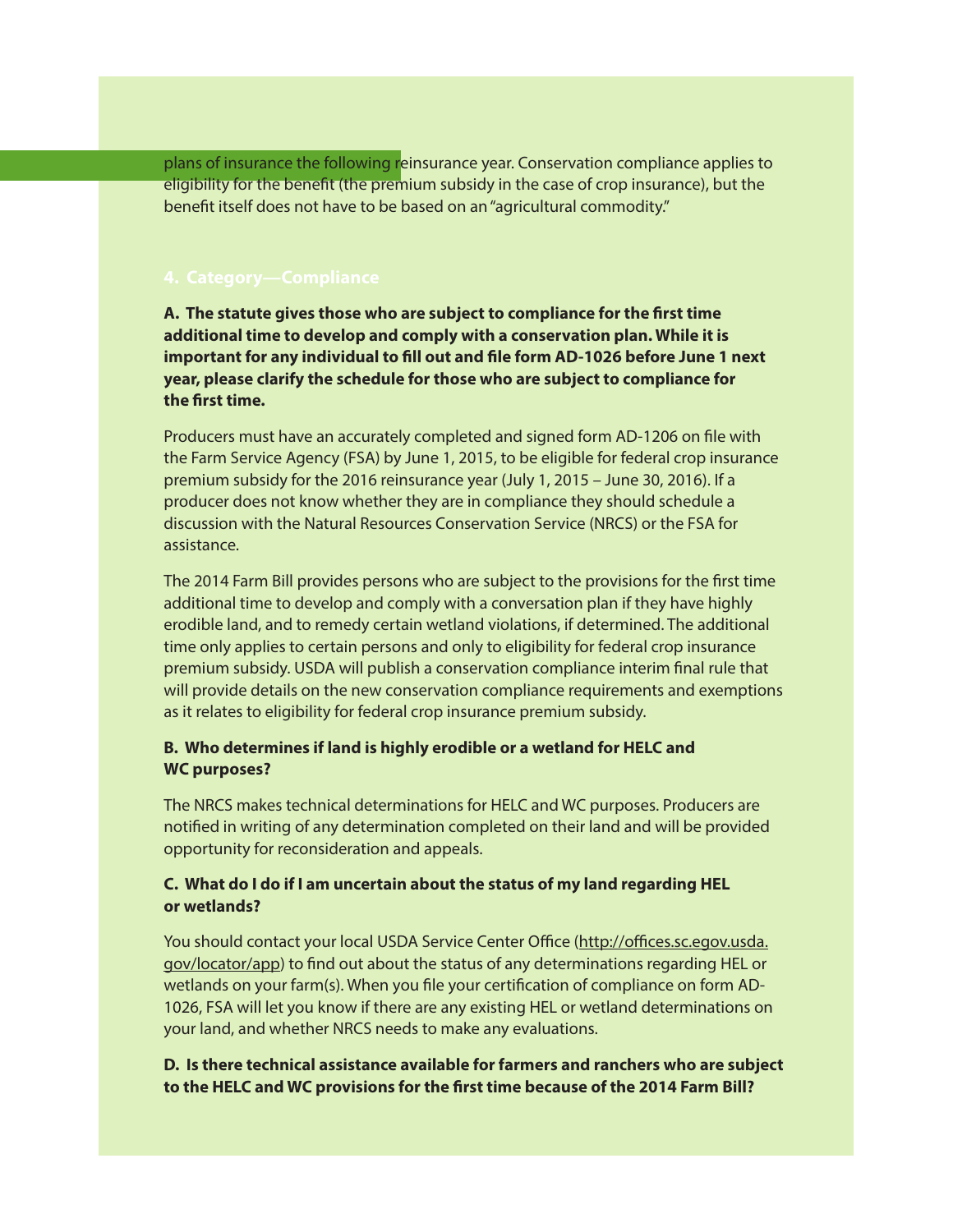If you are subject to the HELC and WC provisions for the first time because of the 2014 Farm Bill, you will receive priority for NRCS conservation technical assistance in developing and applying a conservation plan or in making a wetland determination. Please contact your local NRCS office for assistance. To find your local USDA Service Center office, visit http://offices.sc.egov.usda.gov/locator/app

#### **E. How do I know if I am in compliance with HELC and WC provisions?**

`

If you are currently in compliance for commodity, conservation, or disaster programs administered by the FSA or NRCS, you are in compliance with HELC and WC provisions for crop insurance. If you are not sure of your eligibility or you are not participating in any FSA or NRCS commodity, conservation, or disaster program, you can contact your local USDA Service Center office to determine if you are in compliance with the HELC and WC provisions.

# **F. Does a violation of the HELC or WC provisions on one of my farms result in ineligibility for premium subsidy only on the crops on that farm or will I be ineligible for premium subsidy on all my crop insurance policies?**

A violation of the HELC or WC provisions on any acreage will result in ineligibility for premium subsidy for all crop insurance policies under the federal crop insurance program, unless you meet the requirements for an exemption that limits the ineligibility.

# **G. Are producers still eligible for crop insurance premium subsidies while they are working to come into compliance (wetland and HEL)?**

Yes, provided the producer meets the necessary requirements, certain timeframes are provided during which a producer can remain eligible for federal crop insurance premium subsidies if they are taking the required steps to remedy a violation. If a producer is entering the compliance system for the first time as a result of compliance being attached to crop insurance in the 2014 Farm Bill, special timeframes for being in compliance apply.

# **H. If a producer purchases a new farm or starts renting a new farm that is out of compliance, is there a grace period for bringing that farm into compliance?**

There is no such specific "grace period." However, if the "out of compliance" situation is a wetland conversion for which the producer was in no way responsible, the requirement is simply that the producer cannot plant an agricultural commodity on the converted wetland. For HEL compliance, if the producer is planting an agricultural commodity on the new farm, they need to do so in accordance with a conservation plan approved by NRCS.

# **I. If a producer is farming wetland acreage that was converted after 1985 but prior to Feb. 7, 2014, will the producer be eligible for premium subsidy?**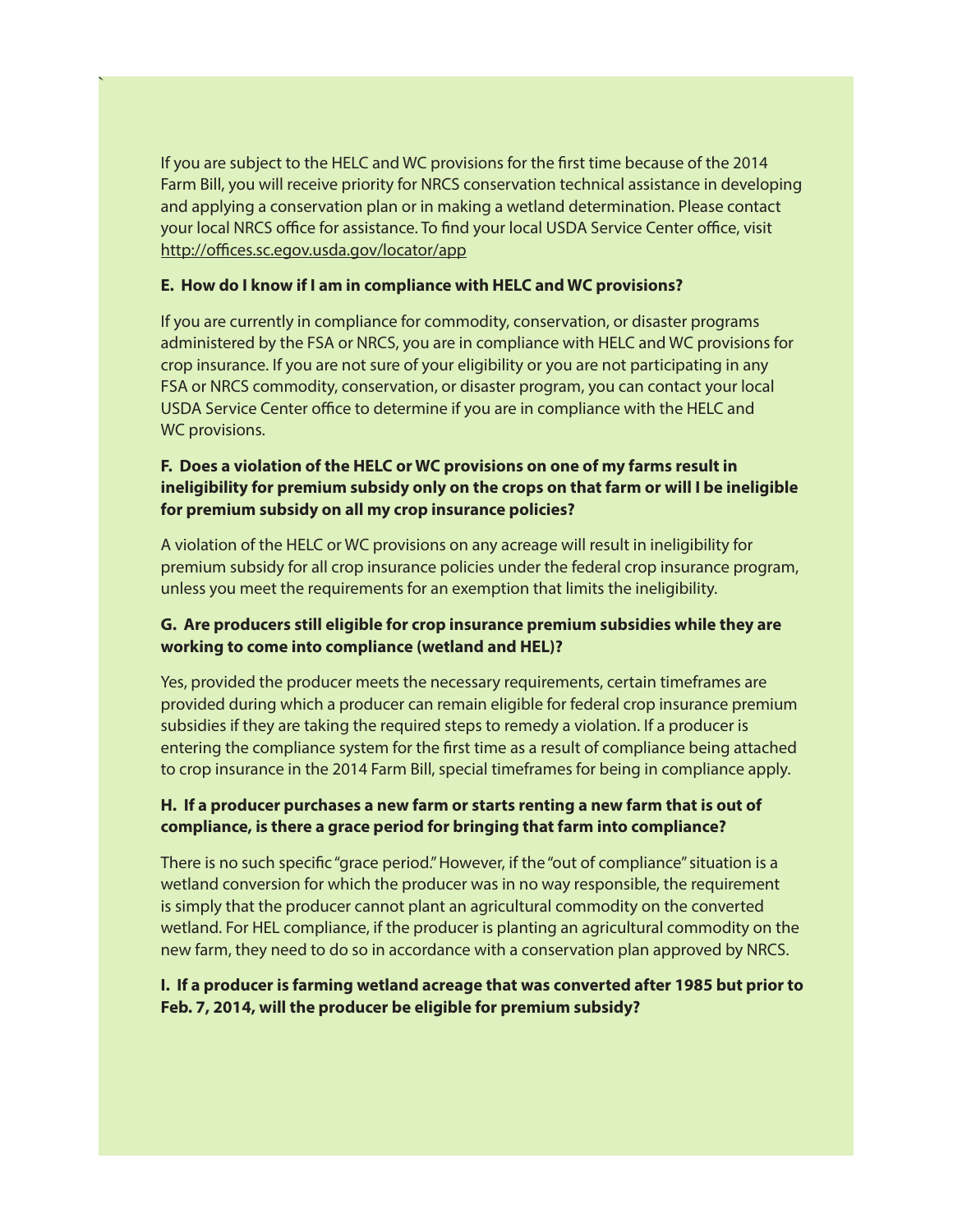Yes, the producer would be eligible for federal crop insurance premium subsidy. Ineligibility for premium subsidy only applies to conversions occurring after Feb. 7, 2014. However, the described situation may affect eligibility for FSA and NRCS program benefits.

# **5. Category—Federal Crop Insurance Eligibility**

#### **A. How will eligibility for federal crop insurance premium subsidy be affected by conservation compliance?**

The 2014 Farm Bill relinks HELC and WC compliance with the premium subsidy paid by the Federal Crop Insurance Corporation (FCIC) under the federal crop insurance program. A violation of the HELC or WC provisions on any acreage will result in ineligibility for the premium subsidy for all crop insurance policies under the federal crop insurance program, unless you meet the requirements for an exemption that limits the ineligibility.

#### **B. Do the conservation compliance provisions in any way limit crop insurance eligibility based on income or financial status?**

No.

**C. For diversified operations that involve exempt and covered crops where the producer has elected NOT to purchase crop insurance on their covered crops (or if no policy is available), how will that decision affect their ability to purchase crop insurance on their exempt crops? Will their covered crops be required to be compliant, even if they receive no benefit via the federal crop insurance subsidy?**

The conservation compliance provisions do not affect what crops may be insured or a person's ability to obtain federal reinsured crop insurance. The conservation compliance provisions apply to all land in which the person has an interest, not just the land or crops for which the person is seeking program benefits or crop insurance. Therefore, a person must be in compliance with the conservation compliance provisions on all their land in order to be eligible for federal crop insurance premium subsidy. The 2014 Farm Bill does not exempt any producer or land from the conservation compliance provisions.

#### **D. Many producers farm in multiple counties or even states. Will conservation compliance for crop insurance be applied on a farm-by-farm basis?**

Conservation compliance applies to all land that a person has an interest in, not on an individual farm basis. A violation of the conservation compliance provisions on any land will result in ineligibility for premium subsidy for ALL crop insurance policies under the Federal crop insurance program, unless the person meets the requirements for an exemption that limits the ineligibility.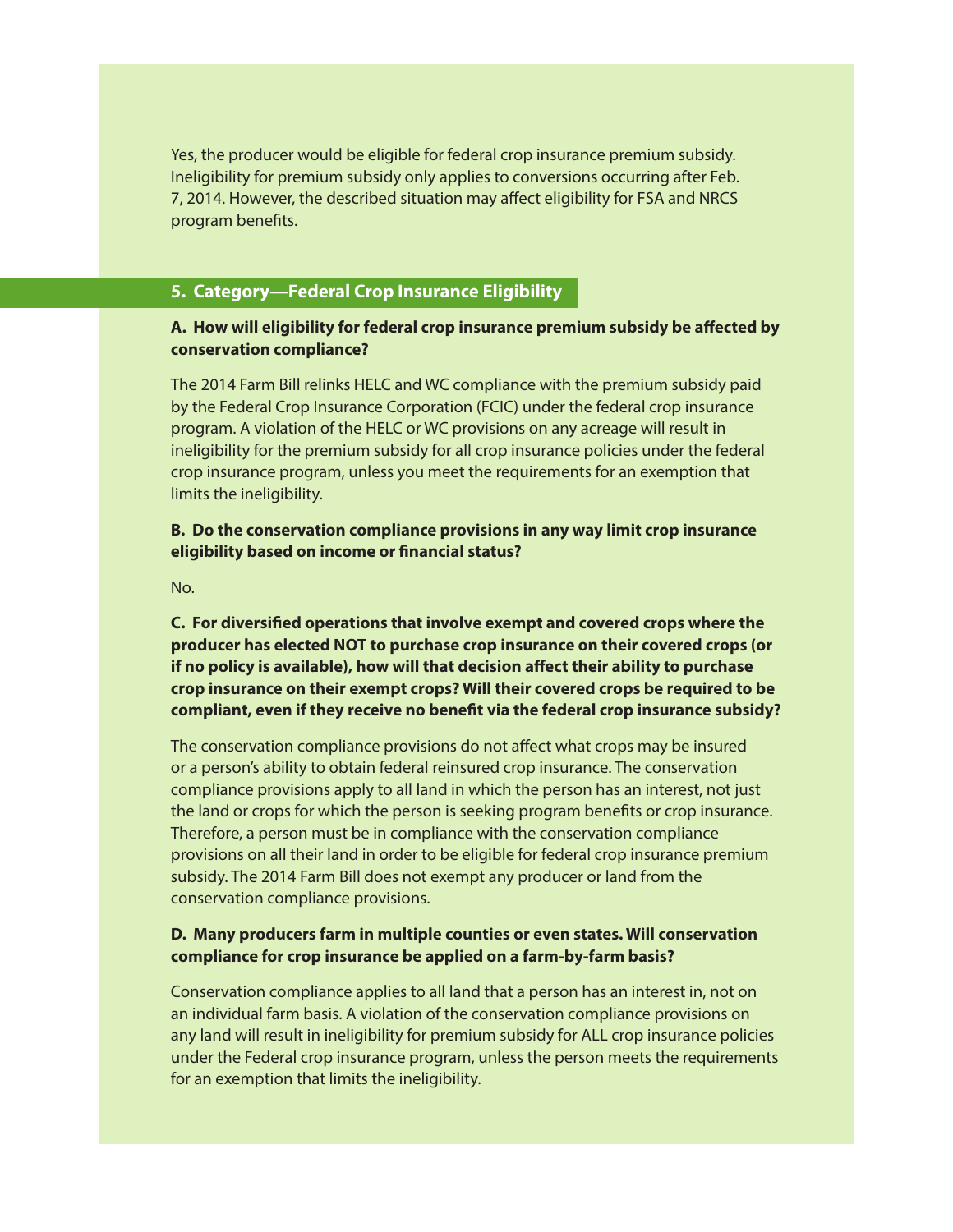**E. Many specialty crop producers are involved in diversified operations that may include both exempt and covered crops. Assuming that crop insurance has been purchased for each individual crop, if such a producer becomes out of compliance on a covered crop, how will that status affect their ability to purchase crop insurance for the exempt crops that are part of the agriculture operation?**

The 2014 Farm Bill does not exempt any producer or land from the conservation compliance provisions. Conservation compliance provisions impact the person's eligibility for the federal premium subsidy. To be eligible for the federal premium subsidy for any crop, the person must be in compliance on all lands in their operation.

#### **F. Is crop insurance available for purchase on non-agricultural commodity crops such as blueberries or vineyards?**

Federally subsidized crop insurance is available for certain types of grapes and blueberries in certain counties. Check with a local crop insurance agent for additional information.

# **G. There are approximately 38 different crop insurance products available for specialty crops. How many policies (or farms) are covered under these products?**

Crop insurance program participation can be researched through Risk Management Agency's (RMA) Summary of Business Reports website at

http://www.rma.usda.gov/data/sob.html

#### **H. Are premium subsidies available for non-agricultural commodities?**

The federal crop insurance premium subsidy is available for the majority of policies and plans of insurance offered under the Federal Crop Insurance Act, including non-agricultural commodities.

# **I. Can I obtain crop insurance under the federal crop insurance program if I have not completed a certification of compliance, form AD-1026, filed with FSA by June 1, 2015, or I am not in compliance with HELC or WC provisions?**

Yes, you may obtain crop insurance, but you will be responsible for the full premium amount for all policies for the 2016 reinsurance year. The FCIC will not pay any premium subsidy on your behalf.

# **J. I only insure my livestock and pasture. I do not insure any annually planted crops, and I do not participate in any FSA or NRCS programs. Do I need to have a completed certification of compliance on form AD-1026 filed with FSA to be eligible for premium subsidy on my livestock and pasture insurance policies?**

Yes, to be eligible for premium subsidy on any policy under the federal crop insurance program you must have a completed and signed form AD-1026 on file with the Farm Service Agency (FSA) by June 1, 2015 to be eligible for premium subsidy for the 2016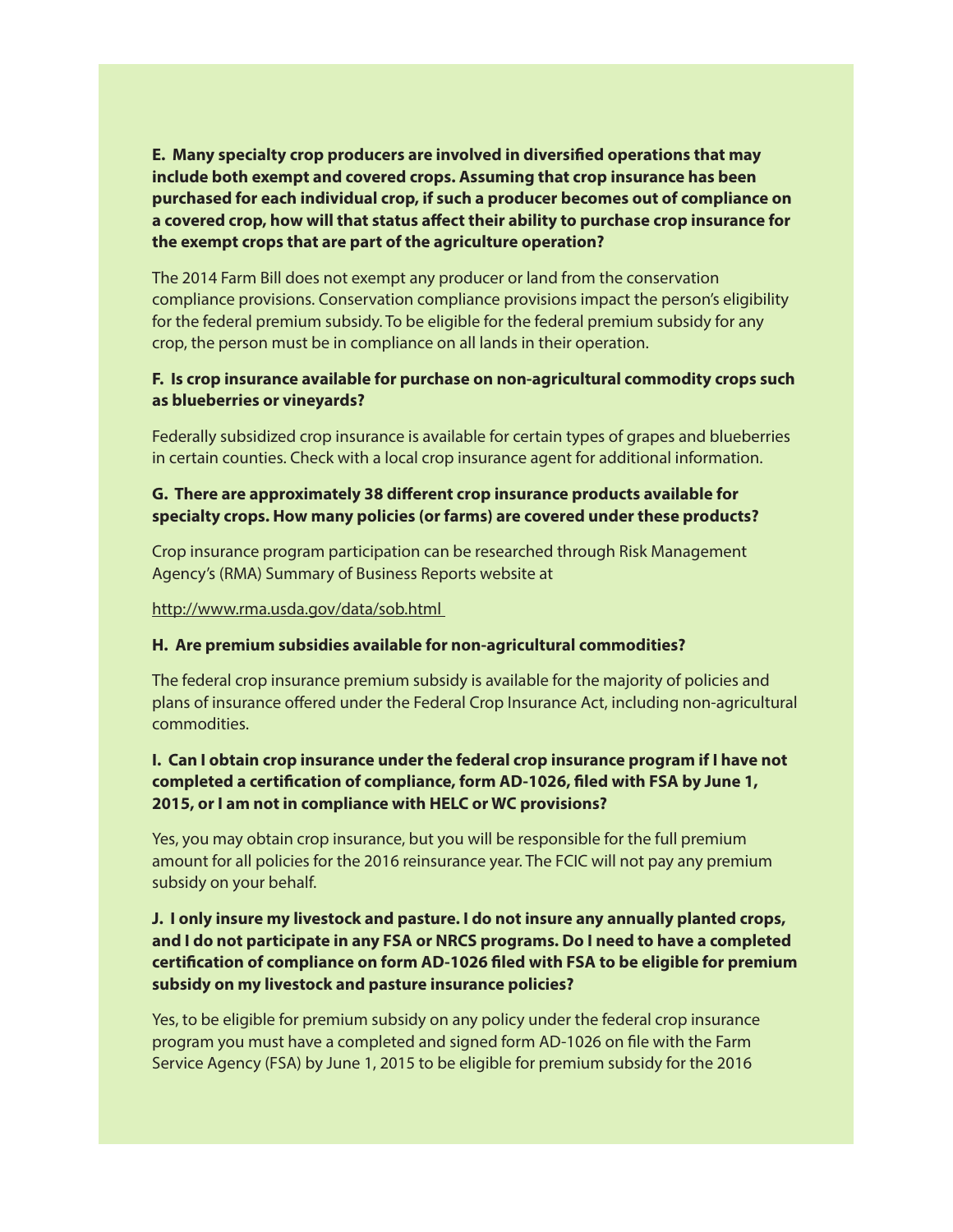# **K. Do I need to provide any forms or documents to my crop insurance agent to show I am in compliance with the HELC and WC provisions? How will my crop insurance agent know if I am eligible for premium subsidy paid by FCIC?**

No, you are not required to provide any forms or documents to your crop insurance agent regarding your compliance with the HELC and WC provisions. Your agent will be informed, through the RMA, of your eligibility for premium subsidy based on your filing form AD-1026 form with your local FSA office.

#### **L. Will my insurance provider be able to tell me if I am ineligible for premium subsidy before the sales closing date for my crop insurance policy?**

Yes. The deadline for filing form AD-1026 is June 1, 2015, to be eligible for premium subsidy for the 2016 reinsurance year. Therefore, any determination of ineligibility will be provided to the producer and RMA. Determinations of ineligibility made after the filing of form AD-1026 will become final after all administrative appeals are completed. Then, ineligibility will apply to the following crop reinsurance year.

# **M. How does ineligibility for premium subsidy impact my Catastrophic Risk Protection (CAT) policy?**

You will be responsible for paying the full premium amount for your CAT policy if you are ineligible for premium subsidy. FCIC will not pay any premium subsidy on your behalf.

# **6. Category—Violations, Appeals and Corrective Actions**

#### **A. How will violations, appeals and corrective actions be handled?**

The Agricultural Act of 2014 (2014 Farm Bill) made no changes to how violations and appeals are handled for USDA programs previously subject to conservation compliance. However, the 2014 Farm Bill did provide different rules and options regarding federal crop insurance premium subsidy. The major difference is that a violation of the conservation compliance provisions results in ineligibility for premium subsidy in the reinsurance year following the year in which the final determination, including all administrative appeal, occurs, not the reinsurance year when the violation occurred or any prior reinsurance year.

# **B. Does loss of eligibility for federal crop insurance premium subsidy apply to only the farm on which the violation occurs?**

A violation of the conservation compliance provisions on any acreage will result in ineligibility for premium subsidy for ALL crop insurance policies on ALL farms under the federal crop insurance program, unless you meet the requirements for an exemption that limits the ineligibility.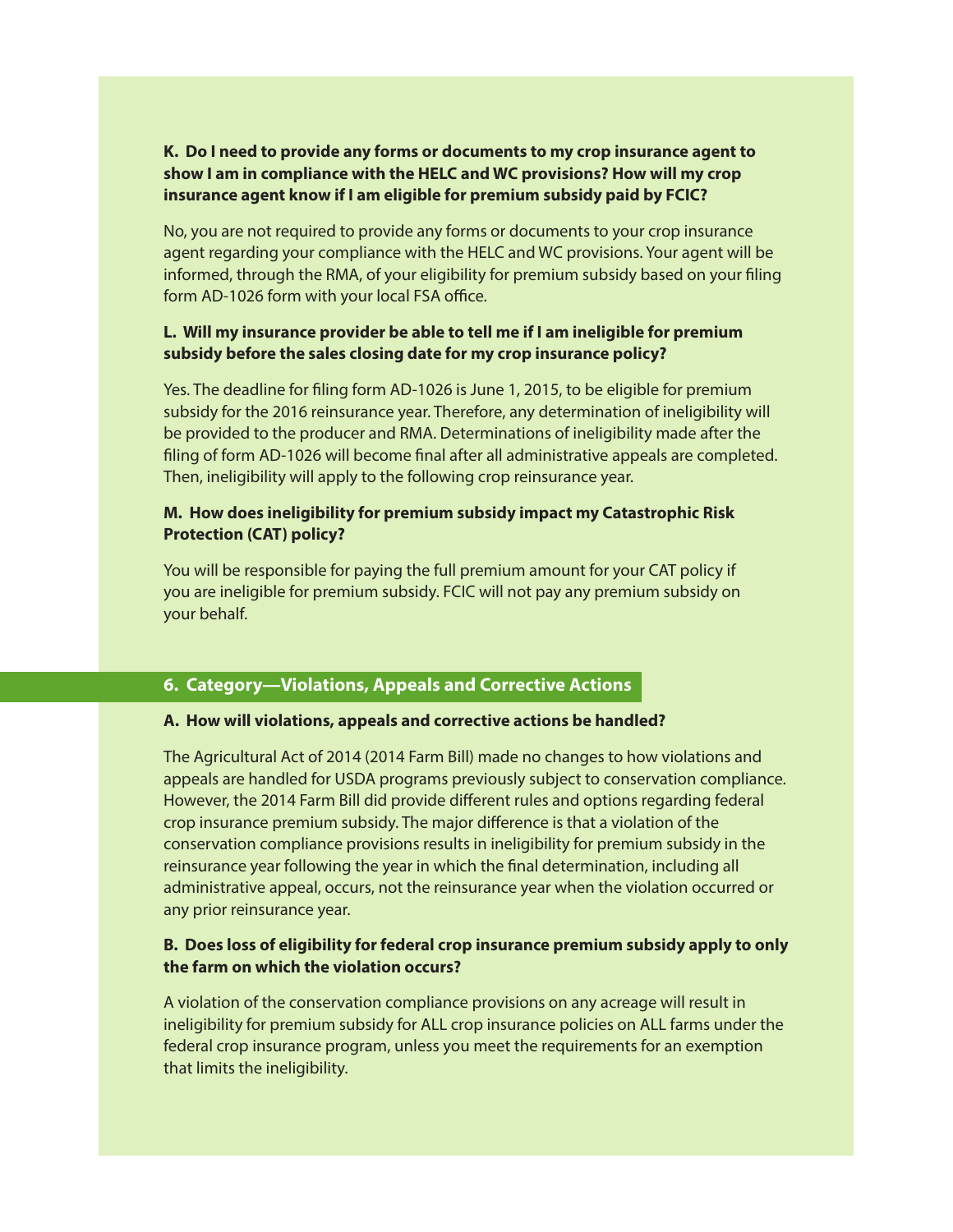#### **C. Who will enforce compliance violations?**

The Natural Resources Conservation Service (NRCS) and the Farm Service Agency (FSA) make determinations of violations of the conservation compliance provisions. Eligibility for federal crop insurance premium subsidy will be based on those determinations.

#### **D. Will basic management activities on my farm such as cleaning an existing drainage ditch result in a violation of the conservation compliance provisions?**

Not in most cases. Cleaning an existing drainage ditch would be considered "maintenance" which is an exempted activity, provided the ditch existed in 1985 and its cleaning does not expand the original capacity. Maintenance is the repair, rehabilitation, or replacement of the capacity of existing drainage systems to allow for the continued use of wetlands currently in agricultural production and the continued management of other areas as they were used before December 23, 1985. For crop insurance only participants, maintenance will be allowed to the capacity of the drainage system as it existed on February 7, 2014.

# **E. If a producer is farming wetland acreage that was converted after 1985 but prior to Feb. 7, 2014, is the producer eligible for premium subsidy?**

Yes, the producer would be eligible for the federal crop insurance premium subsidy. However, the described situation would affect eligibility for FSA and NRCS program benefits.

#### **F. Why is the "payment in lieu" only a one-time option?**

While this provision provides flexibility to a person for remedying a small acreage wetland violation, the intent is to limit the scope of its availability, specifying that it applies to "impacts less than 5 acres of the entire farm." To ensure program integrity and compliance with the intent of the Farm Bill, a person is limited to only one exception per farm. Note that this provision provides a remedy only for crop insurance premium subsidy eligibility, and not for FSA and NRCS program benefits.

# **G. If someone drains a wetland in a vineyard after Feb. 7, 2014 and then rips out those grape vines to start growing an annual crop to get crop insurance, are they in violation?**

In this case, the person would be producing an agricultural commodity on a wetland converted after February 7, 2014, and would be in violation of the conservation compliance provisions.

#### **H. In regard to paying 150 times the mitigation amount of a wetland - how is that dollar figure calculated?**

NRCS is currently working through different options for the calculation of this cost.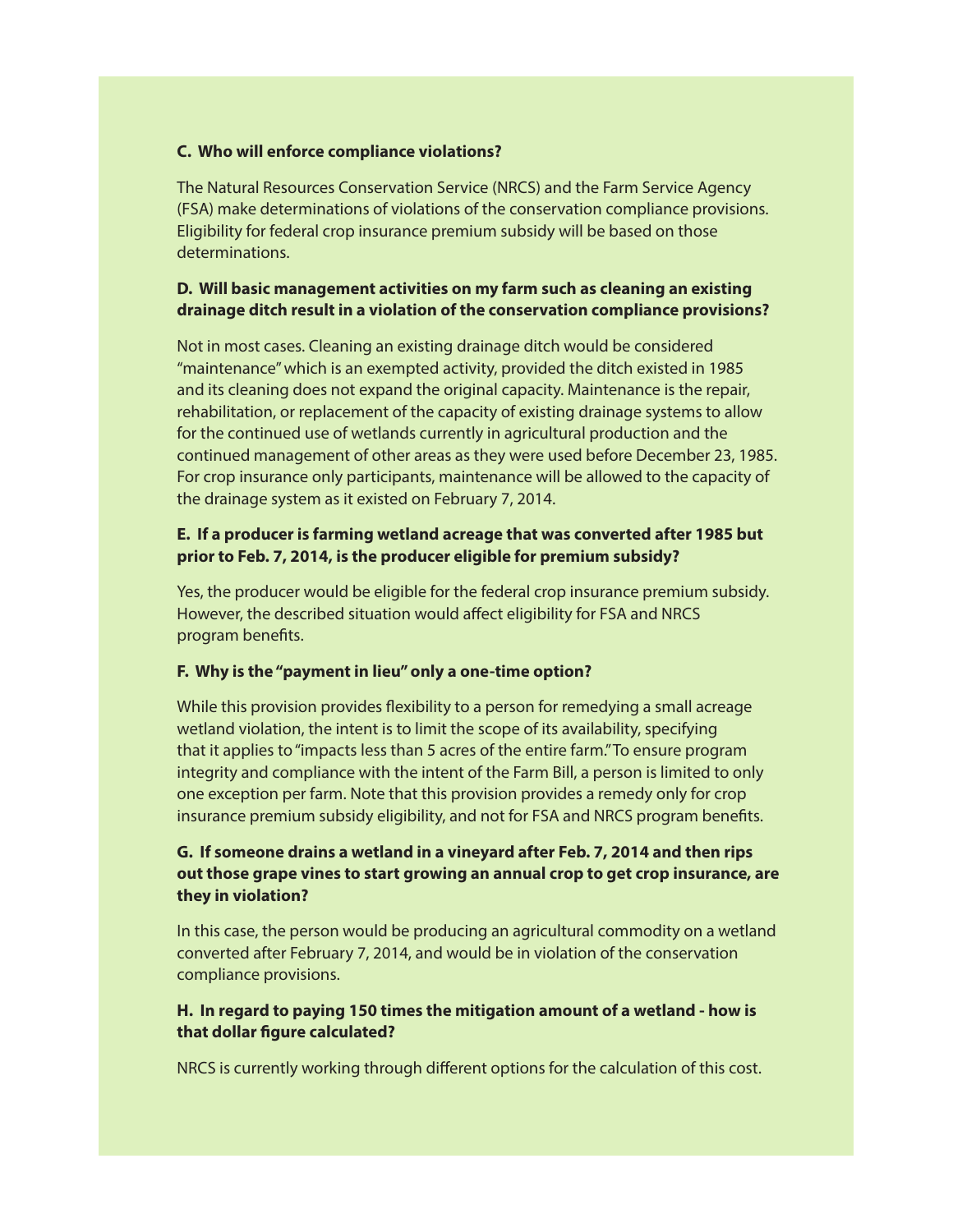#### **I. If the wetland was converted before February 7, 2014, and the producer plants corn in 2015, is there a problem?**

This would not be a violation for purposes of eligibility for the federal crop insurance premium subsidy. However, assuming the wetland was converted after December 23, 1985, it would be a wetland conservation violation for FSA and NRCS program purposes.

#### **7. Category—Tenants and Questions about Leased Land**

#### **A. How are producers working leased HEL or wetlands handled?**

A violation of the conservation compliance provisions on any acreage, including leased land, will result in ineligibility for premium subsidy for ALL crop insurance policies under the federal crop insurance program, unless you meet the requirements for an exemption that limits the ineligibility.

#### **8. Category—Affiliated Persons**

#### **A. What is an affiliated person under the conservation compliance provisions?**

An affiliated person is a person, including entities, that has an interest in the person who is requesting USDA benefits that are subject to the conservation compliance provisions. For example, if the person requesting a USDA benefit is an individual, the affiliated persons could include the individual's spouse, minor children, and any estate, trust, joint venture, partnership or similar entity in which the individual had an interest. If the individual had a greater than 20 percent interest in a corporation, the corporation would be an "affiliated person" to the individual.

#### **B. If a joint venture has a crop insurance policy, do all members of the joint venture listed on the policy have to complete form AD-1026?**

Yes, the members must also file when they have a farming interest separate from the joint venture. If the members do not have a separate farming interest they do not have to file the form.

#### **C. Can you discuss "affiliated party/related party" more? How does it apply if someone is a contract grower for a large shipper? Would the shipper be affiliated?**

Being a contract grower for a shipper does not, in and of itself, make the shipper "affiliated persons" for conservation compliance purposes. Generally, an "affiliated person" of an individual seeking conservation compliance is the individual's spouse and minor children, and any entity in which the individual has an interest as a member, stockholder, etc. An "affiliated person" of an entity would be the members of the entity.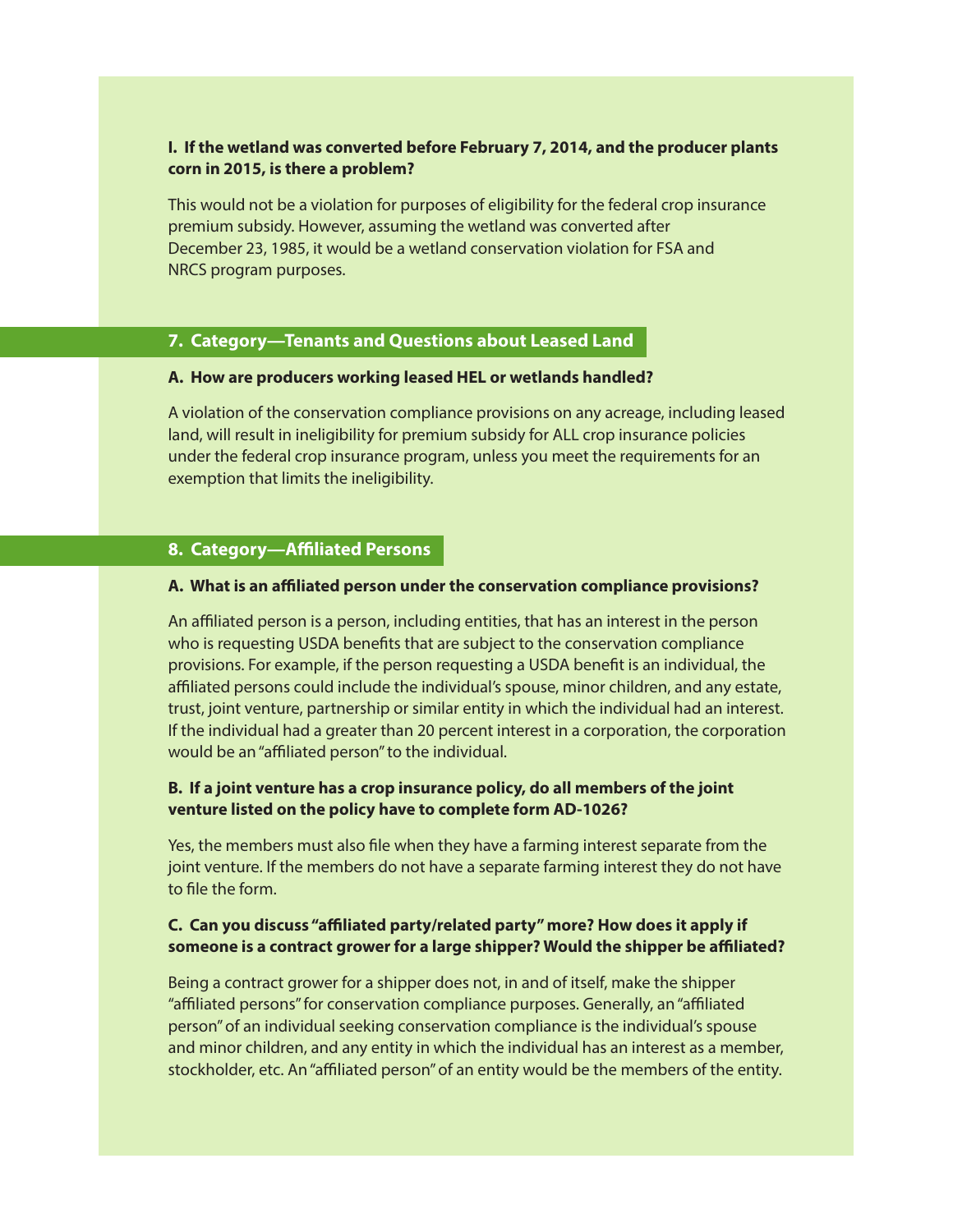Producers should contact their local USDA Service Center's Farm Service Agency (FSA) office for answers to their specific situation.

# **D. If someone is listed as a Substantial Beneficial Interest (SBI) of an entity for crop insurance purposes, aren't they automatically to be considered as affiliated? The definition of affiliated persons doesn't seem to match the explanation given on the webinar.**

No, an SBI, under the terms of a crop insurance policy, is not automatically considered an affiliated person for conservation compliance purposes. Each term, SBI and affiliated person designations are defined.

#### **E. If a joint venture has a crop insurance policy, do all members of the joint venture listed on the policy have to complete form AD-1026?**

Provided the joint venture has filed form AD-1026, a member of the joint venture only has to complete form AD-1026 if the member has a farming interest separate from the joint venture.

#### **9. Category—Substantial Beneficial Interest**

#### **A. What is a substantial beneficial interest for federal crop insurance purposes?**

A substantial beneficial interest is an interest held by any person of at least 10 percent in the insured person. For example, if there are two partnerships that each have a 50 percent interest in the insured person and each partnership is made up of two individuals, each with a 50 percent share in the partnership, then each individual would be considered to have a 25 percent interest in the insured person, and both the partnerships and the individuals would have a substantial beneficial interest in the insured person.

#### **B. Are all persons with a substantial beneficial interest in an insured automatically an affiliated person under the conservation compliance provisions?**

No. The rules for determining if a person has a substantial beneficial interest in an insured and the rules for determining if a person is an affiliated person are different. A person can have a substantial beneficial interest in an insured but not be an affiliated person to the insured. For example, a minor child is an affiliated person to the parent; however, a minor child is not considered to have a substantial beneficial interest in the parent, when the parent is an insured, unless the minor child has a separate legal interest in the insured parent.

#### **C. How is my premium subsidy affected if a person with a substantial beneficial interest in me, as an insured, is determined to be in violation of the conservation compliance provisions but I am not in violation of those provisions?**

When a person with a substantial beneficial interest in an insured person is in violation of the conservation compliance provisions, the premium subsidy for the insured person will be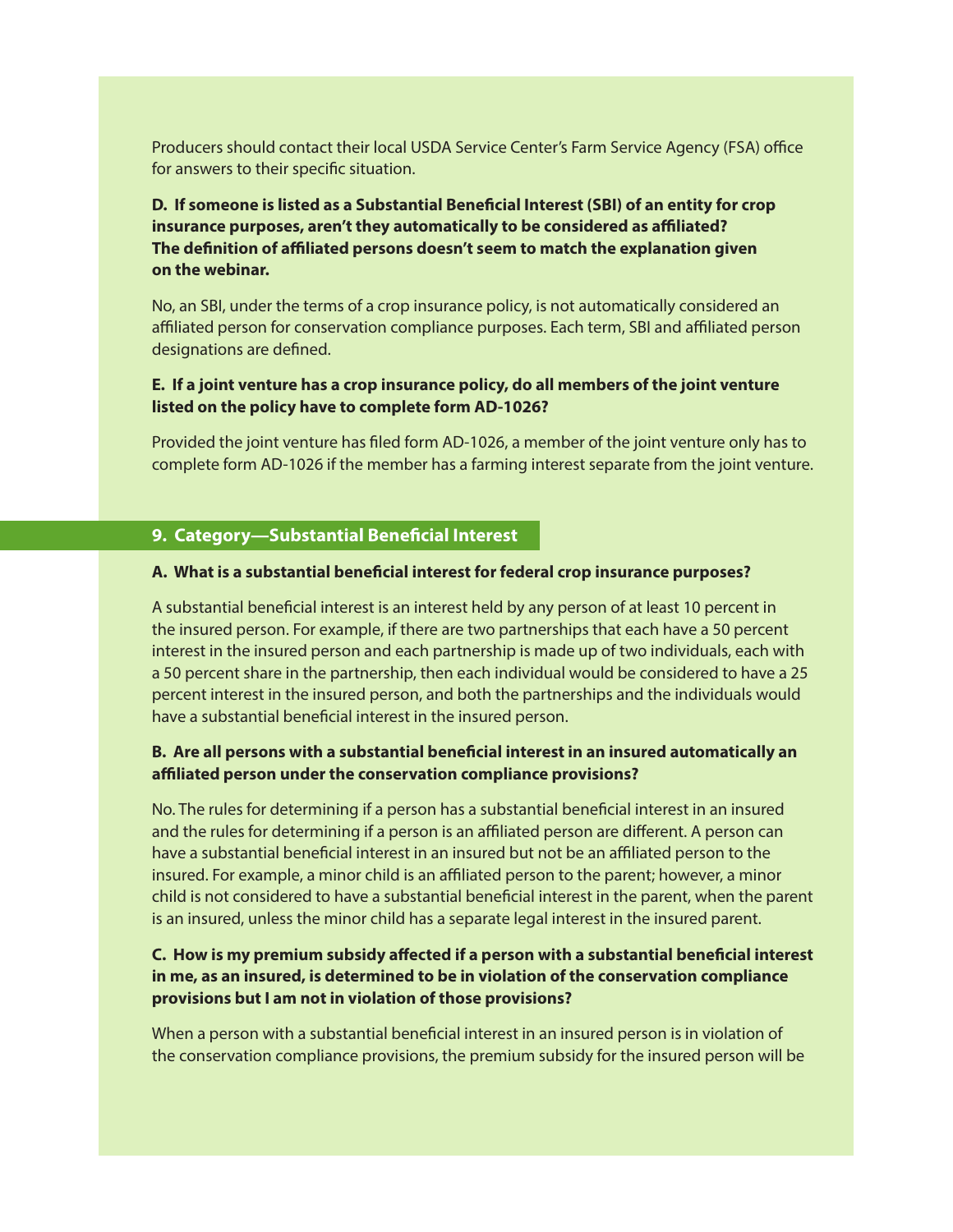reduced proportionately by the percentage of the person with a substantial beneficial interest.

# **D. Does a person with a substantial beneficial interest in an insured have to complete form AD-1026 in order for the insured person to be eligible for Federal crop insurance premium subsidy?**

No, a person with a substantial beneficial interest in an insured does not have to complete form AD-1026 unless the person is also an affiliated person with a separate farming interest. However, if a person with a substantial beneficial interest in an insured is in violation of the conservation compliance provisions the insured's premium subsidy will be reduced proportionately by the percentage of the person with a substantial beneficial interest. For example, a person who is in violation of the conservation compliance provisions has a substantial beneficial interest of 25 percent in an insured. The insured person's premium subsidy will be reduced by 25 percent on that policy.

#### **10. Category—Impact of Production Practices on Certification**

**A. The production practices within the specialty crop industry vary by commodity. In many cases, exempted commodities engage in regular replanting of new trees, vines, shrubs, etc. to keep an agriculture operation healthy. In other cases, phytosanitary issues or lack of adequate water may require acreage to be placed in an idle state temporarily. Does crop acreage that is replanted or made temporarily idle remain in its exempt status, so long as an exempted crop is intended to be planted there in the future?**

The 2014 Farm Bill does not exempt any producer or land from the conservation compliance provisions. Leaving land idle with no agricultural commodity planted or produced on the land is not a violation of the provisions as long as a non-agricultural commodity is intended to be planted there in the future. Producers are encouraged to contact their local USDA Service Center to obtain information and assistance regarding their specific farming operation situation.

#### **B. Will cover crops have to meet HEL/ wetland conservation provisions?**

All land in which a producer has an interest must comply with the highly erodible land and wetland conservation provisions to be eligible for USDA benefits subject to these provisions. As a general rule, cover crops interplanted with orchards and vineyards will not trigger compliance determinations. However, planting an agricultural commodity crop, including a cover crop that reaches maturity or is harvested, on a converted wetland, including converted wetland within an orchard or vineyard, violates the wetland conservation provisions. An agricultural commodity is defined as a crop planted and produced by annual tilling of the soil, including tilling by one-trip planters, and sugarcane. The use of nonagricultural commodity cover crops, such as clover or other biennials is compliant. For HEL, planting a cover crop on a field that is designated as HEL must be done in accordance with an approved conservation plan if the field is planted to agricultural commodities.